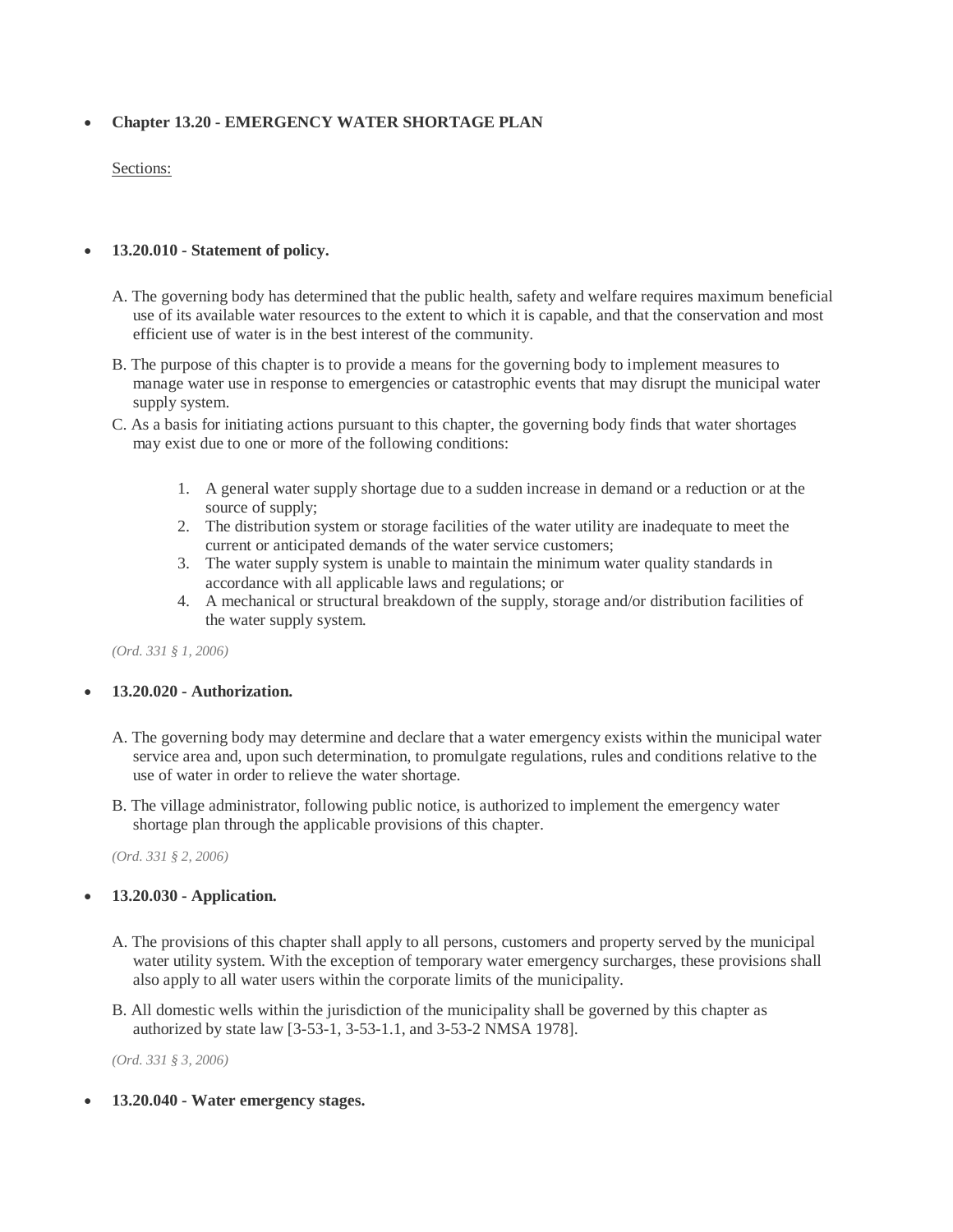Any of the following water emergency stages may be declared by the governing body following a determination regarding the severity of conditions leading to a water shortage. Such determination shall be based on the best available information and data regarding the water supply and distribution system.

There are three water emergency stages which are triggered by an impending shortage of water estimated to occur during a specified period of time. If the severity of the water emergency lessens, the governing body may downgrade the water shortage to a lower stage or discontinue the water emergency. The water use restrictions and regulations of each stage are added to all higher level stages, unless the higher stage has a more stringent requirement.

- A. Stage 1: Water Shortage Advisory—Voluntary Compliance. Whenever the estimated demands on the water system exceed the estimated supply such that it appears that there will be a substantial shortage of water over the next twelve-month period, a stage 1 water shortage advisory will be declared. The following requirements shall be in effect, and unless otherwise noted, are voluntary but strongly encouraged:
	- 1. The village administrator shall make public announcements through the local news media and any other means available that an impending water problem exists, explaining the water conservation requirements of the stage 1 water shortage advisory;
	- 2. All residents are encouraged to minimize indoor water use by utilizing high efficiency fixtures and appliances, decreasing water use for eating and cleaning purposes, and eliminating all on-site water leaks;
	- 3. Restaurants and banquets are requested to discontinue serving nonbottled drinking water, except upon request;
	- 4. Hotels and motels are urged to implement water conservation measures, including less frequent changing of towels and bed linens during short stays, except upon request;
	- 5. With the exception of hand watering, drip, or subsurface irrigation, all spray irrigation shall be prohibited between ten a.m. and six p.m. daily from the first day of April to the last day of September of each calendar year;
	- 6. The use of potable (drinking) water for dust control and washing down sidewalks, driveways, parking areas, tennis courts, patios or other paved areas shall be prohibited;
	- 7. Routine fire hydrant flushing shall be curtailed except to alleviate specific complaints;
	- 8. Commercial and industrial water users are urged to implement water conservation plans for their facilities and decrease water consumption;
	- 9. All municipal facilities will go on reduced water budgets and outdoor watering of parks, landscaping and recreational areas shall implement nighttime watering schedules;
	- 10. The use of harvested (stored) rainwater and household greywater for outdoor watering is recommended and encouraged; and
	- 11. All domestic well operators are urged to reduce water use to the minimum levels of absolute necessity.
- B. Stage 2: Water Shortage Alert—Mandatory Compliance. Whenever the estimated demands on the water system exceed the estimated supply such that it appears that there will be a substantial shortage of water over the next six-month period, a stage 2 water shortage alert will be declared. The following mandatory requirements, in addition to the requirements of the stage 1 water shortage advisory, shall be in effect:
	- 1. The village administrator shall make public announcements through the local news media and any other means available that an immediate water problem exists, explaining the water conservation requirements of the stage 2 water shortage alert;
	- 2. With the exception of hand watering, drip or subsurface irrigation, use of reclaimed or greywater, all spray irrigation shall be prohibited between ten a.m. and six p.m. daily. Landscape watering will be limited to no more than three days a week per following schedule. The last number of the street address shall determine watering days. Odd numbers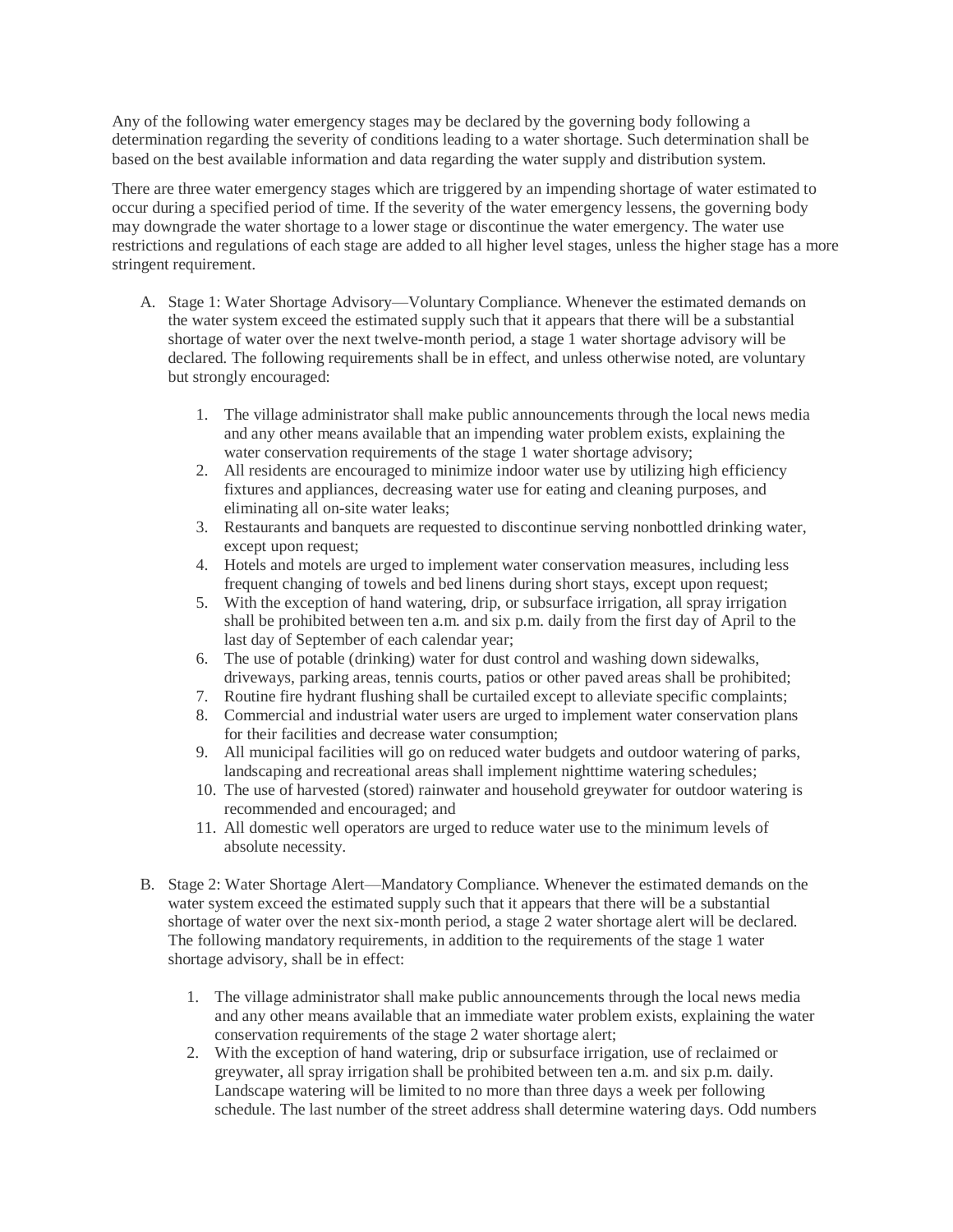may water only on Monday, Wednesday, or Friday. Even numbers may water only on Tuesday, Thursday, or Saturday;

- 3. No new in-ground landscaping shall be planted except for xeriscapes which utilize drip or subsurface irrigation;
- 4. The use of potable (drinking) water for washing of vehicles, equipment, trailers or boats shall be prohibited, except by use of a handheld bucket or hoses with shut-off nozzles; and
- 5. A temporary water emergency surcharge shall be instituted as an overlay onto the existing water rate structure on the first billing cycle following declaration of a stage 2 water shortage alert or a stage 3 water shortage emergency. A water emergency surcharge for residential customers shall be applied at a rate of five dollars for every thousand gallon increment above twelve thousand gallons. All industrial and commercial users will be surcharged one dollar per thousand gallons for all water billed during the stage 2 water shortage alert or stage 3 water shortage emergency.
- C. Stage 3: Water Shortage Emergency—Mandatory Compliance. Whenever a major failure or disruption of the municipal water supply system occurs, or whenever the estimated demands on the water system exceed the estimated supply such that it appears that there will be a substantial shortage of water over the next two-month period, a stage 3 water shortage emergency will be declared. The following mandatory requirements, in addition to the requirements of the stage 1 water shortage advisory and the stage 2 water shortage alert, shall be in effect:
	- 1. The village administrator shall make public announcements through the local news media and any other means available that a severe water shortage problem exists, explaining the water conservation requirements of the stage 3 water shortage emergency;
	- 2. Subject to certain exceptions, outdoor watering of any lawn, garden, or landscaped area shall be prohibited. Watering performed with permanent drip irrigation system, sub-surface irrigation, reclaimed or greywater is exempt from these requirements. Using a handheld bucket or hose to water trees, shrubs and containerized plants is also permitted;
	- 3. Nurseries watering container plant stock shall be exempt from the restrictions of this chapter;
	- 4. Fire hydrant flushing shall be prohibited except for firefighting, or emergency potable water supply for human or animal consumption;
	- 5. Use of potable water for recreational or aesthetic purposes such as water slides, fountains or yard play shall be prohibited;
	- 6. All commercial and industrial water users shall implement a water conservation program to reduce water use to the minimum levels of absolute necessity;
	- 7. Depending on the expected severity of the water emergency situation, the governing body shall not be limited to the defined requirements of this chapter. Should the water emergency be of such magnitude to demand more stringent action such as closure of facilities and services, the governing body shall have the authority to impose more severe restrictions or actions.

*(Ord. 331 § 4, 2006)* 

#### **13.20.050 - Violations and penalties.**

- A. The village administrator or designee shall be responsible for the enforcement of this chapter and may prescribe policies, rules or regulations to carry out the intent and purposes of this chapter.
- B. Following a determination by the village administrator or designee that a violation of any mandatory requirement of this chapter has occurred, the responsible party shall be issued a written warning citation to abate such violation immediately.